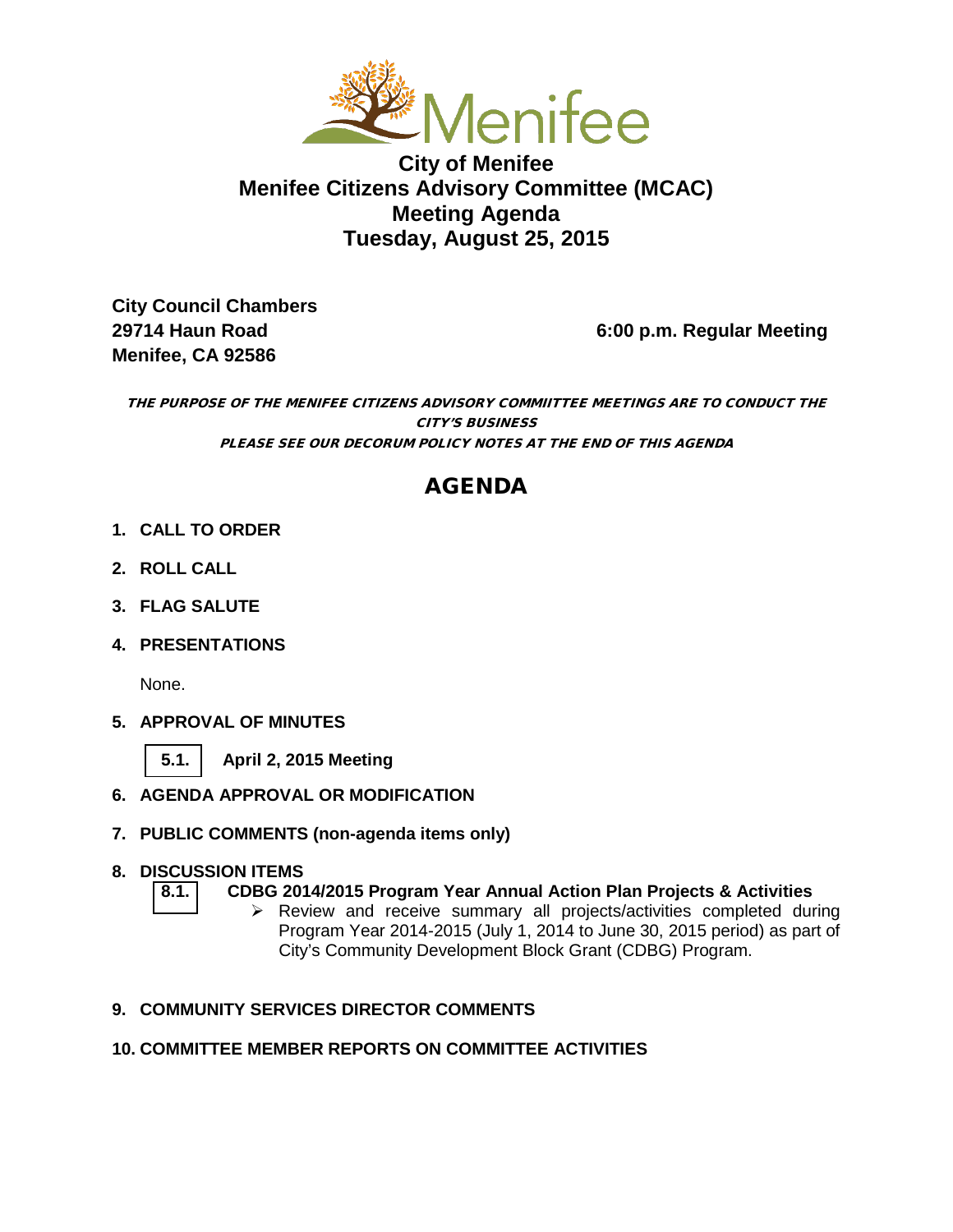#### **11. FUTURE AGENDA REQUESTS FROM COMMITTEE MEMBERS:**

**Items Scheduled for Future Agendas:**

#### **12. ADJOURNMENT**

#### *Decorum Policy Notes*

#### *Please use a speaker request form when you wish to address the Committee*

*The Committee anticipates and encourages public participation at its Committee meeting,*  both on agenda items and during the public comments period. Please use respect by not *having your cell phones on, refrain from talking in the audience or outbursts that may be disruptive. While we encourage participation, we ask there be a mutual respect for the proceedings.*

#### *Staff Reports*

*Materials related to an item on this Agenda, including those submitted to the Committee after distribution of the agenda packet, and are available for public inspection by contacting Jen Allen, Deputy City Clerk, at (951) 672-6777 during normal business hours.* 

#### *Compliance with the Americans with Disabilities Act*

*If you need special assistance to participate in this meeting, you should contact Jennifer Allen, Deputy City Clerk, at (951) 672-6777. Notification 72 hours prior to the meeting will enable the City to make reasonable arrangements to assure accessibility to this meeting.*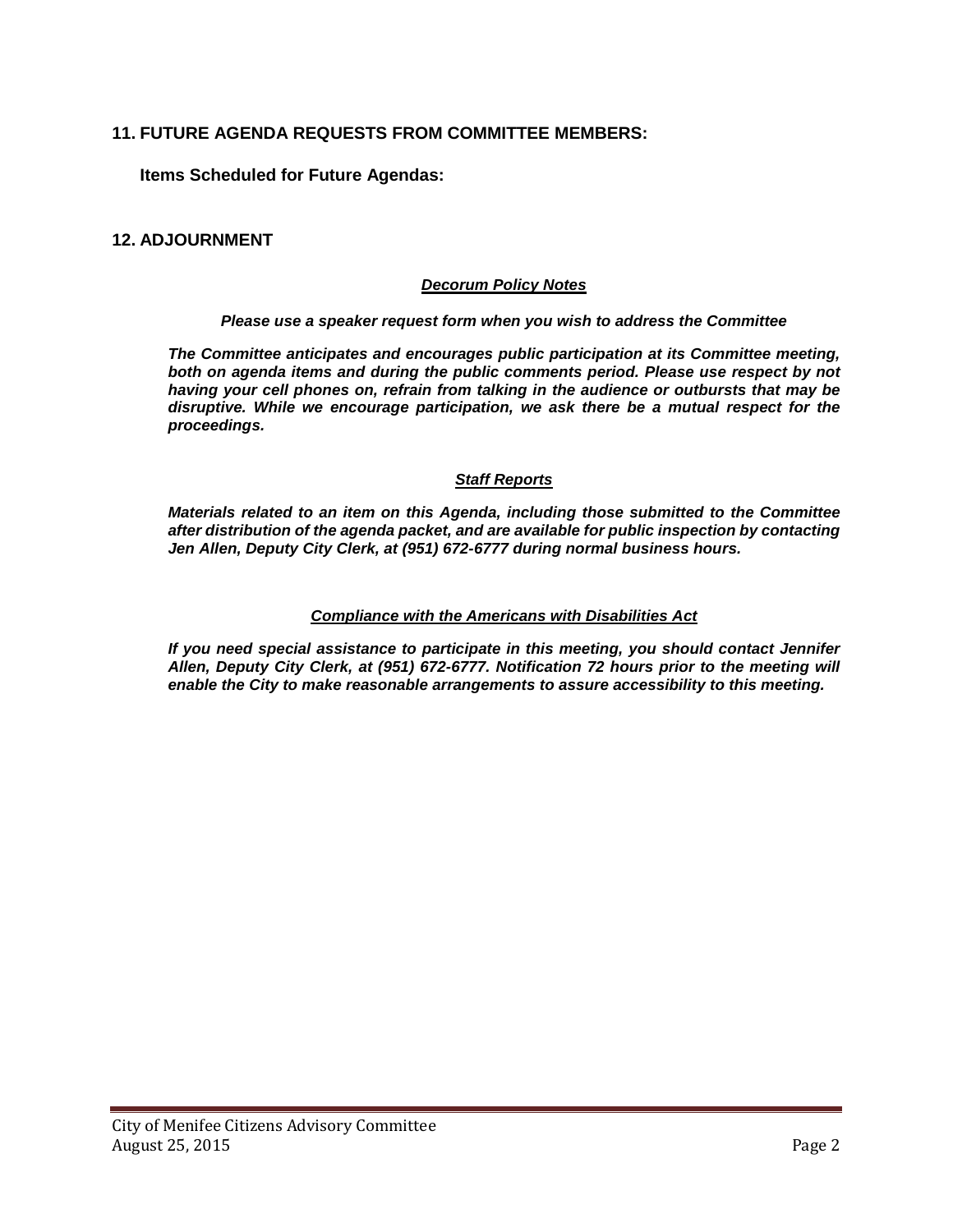#### **City of Menifee Menifee Citizens Advisory Committee (MCAC) Regular Meeting Minutes April 2, 2015**

#### <span id="page-2-0"></span>**1. CALL TO ORDER**

Committee Chair Gloria Sanchez called the meeting to order at 6:00 PM.

#### **2. ROLL CALL**

Present were: Committee Chair Gloria Sanchez, Committee Vice Chair Marty Rosen, Committee member Tom Giedroyce, Committee member Lesa Sobek, Committee member Robert P. Karwin, Committee member Ken Woytek, Committee member Karla Monroy, Community Services Director Robert Lennox, Senior Administrative Analyst Allen Yun, and Management Analyst Margarita Cornejo. Absent were: Committee member River Michael Recatto.

#### **3. FLAG SALUTE**

#### **4. PRESENTATIONS**

None.

#### **5. APPROVAL OF MINUTES**

#### **February 17, 2015**

Motion to approve minutes of February 17, 2015 with minor correction to item 8.1, updating Gieroyce to Giedroyce, was made by Committee Vice Chair Rosen.

Motion was seconded by Committee member Lesa Sobek.

Motion was unanimously approved.

#### **6. AGENDA APPROVAL OR MODIFICATION**

As posted.

#### **7. PUBLIC COMMENTS (non-agenda items only)**

None.

#### **8. DISCUSSION ITEMS**

- **8.1. Proposed CDBG 2015/2016 Program Year Annual Action Plan Projects & Activities**
	- Review and receive summary all projects/activities included as part of Program Year 2015-2016 Community Development Block Grant (CDBG) Program.

Management Analyst Margarita Cornejo provided brief staff report on the various proposed activities and projects to be included as part of the 2015/2016 Annual Action Plan to be considered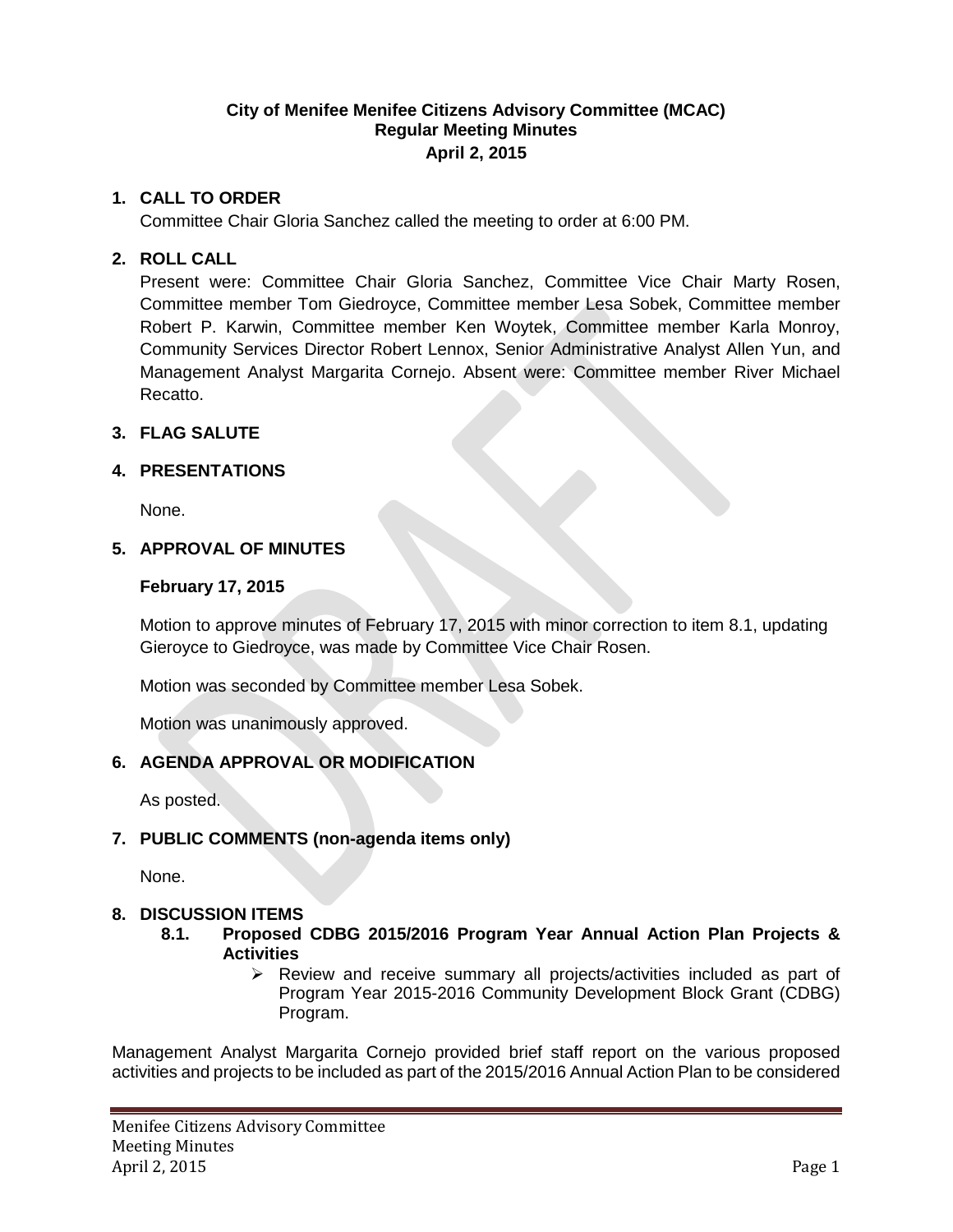by City Council on May 6, 2015. Proposed activities and projects include the funding recommendations from the MCAC February 17, 2015 meeting.

Community Services Director Lennox also provided additional clarification on the City's Earn and Learn Program intended to provide funding for beautification/clean-up efforts within income eligible target areas.

Committee Vice Chair Rosen made a motion for public services applications review process for future program years include two separate meetings with applicants available for questions at the second meeting.

Motion was seconded by Committee member Giedroyce.

Motion was unanimously approved.

#### **9. COMMUNITY SERVICES DIRECTOR COMMENTS**

Community Services Director Lennox provided a brief update on the Parks Master Plan process.

#### **10. COMMITTEE MEMBER REPORTS ON COMMITTEE ACTIVITIES**

None.

#### **11. FUTURE AGENDA REQUESTS FROM COMMITTEE MEMBERS:**

**Items Scheduled for Future Agendas:**

#### **ADJOURNMENT**

Committee Chair Sanchez adjourned the meeting at 6:55 pm.

\_\_\_\_\_\_\_\_\_\_\_\_\_\_\_\_\_\_\_\_\_\_\_\_\_\_\_\_\_\_\_\_\_\_\_\_\_\_\_\_\_\_\_\_\_\_\_

Margarita Cornejo, Management Analyst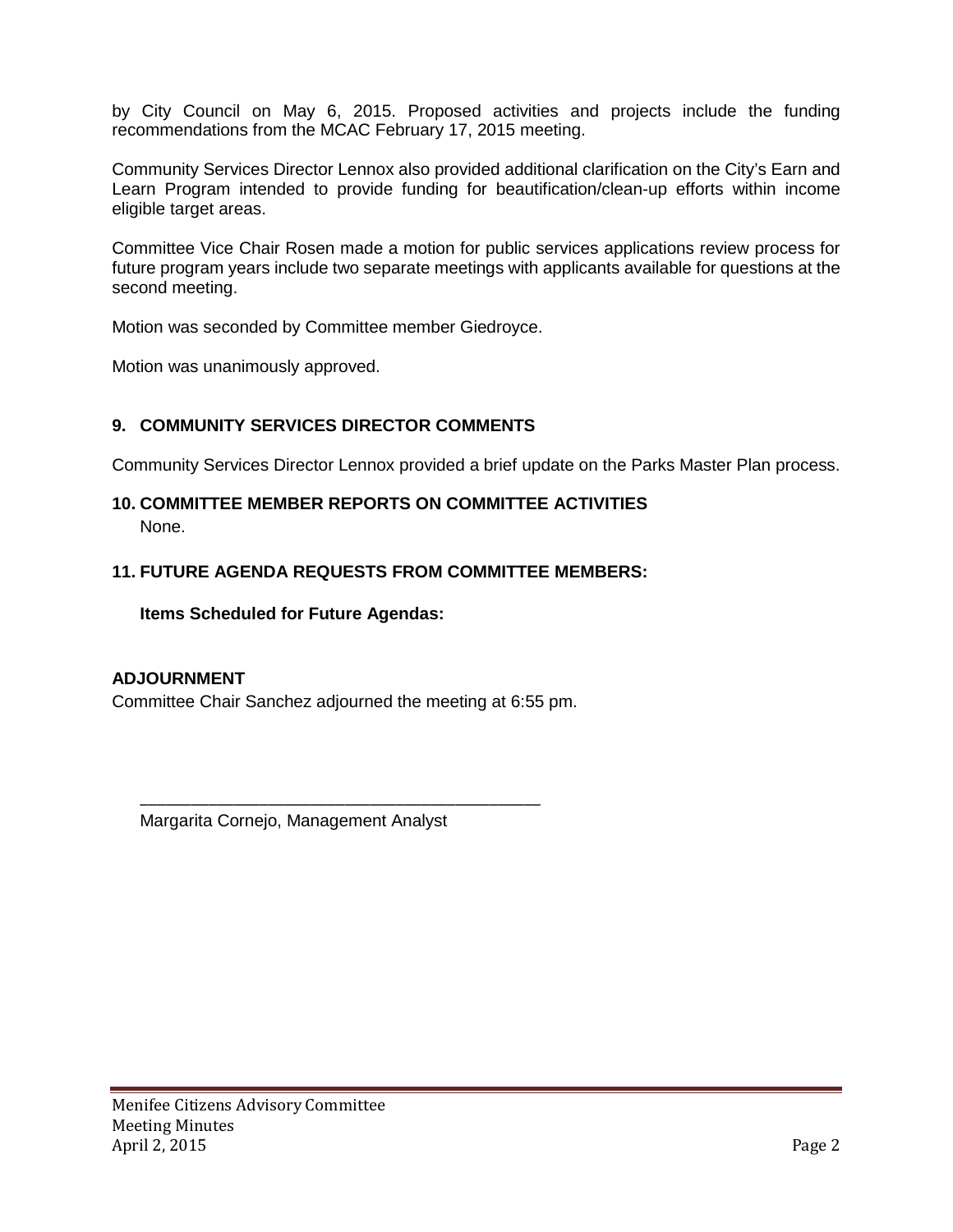#### <span id="page-4-0"></span>**CITY OF MENIFEE**

## **-----------------------------------------------------------------------------------------------------------** REVIEW OF COMMUNITY DEVELOPMENT BLOCK GRANT (CDBG) PROGRAM YEAR 2014-15 ACCOMPLISHMENTS MEETING DATE: August 25, 2015 TO: Committee Chair and Committee PREPARED BY: Margarita Cornejo, Management Analyst REVIEWED BY: Robert Lennox, Community Services Director SUBJECT: Review of Community Development Block Grant (CDBG) Accomplishments for Program Year 2014-2015. **------------------------------------------------------------------------------------------------------------**

#### **RECOMMENDED ACTION**

That the MCAC receive and file summary report/presentation of accomplishments related to the various projects and activities completed as part of the City of Menifee Community Development Block Grant (CDBG) Program Year 2014-2015.

#### **DISCUSSION**

The City of Menifee elected to become a Community Development Block Grant (CDBG) entitlement jurisdiction beginning July 1, 2012. This entitlement status enables the City to receive funds directly from the federal Department of Housing and Urban Development (HUD) for distribution and expenditure within the City, and allows the City Council to have greater control of the use of the funds and ensure greater accountability to Menifee residents. Program Year 2015-16 will be the fourth year the City of Menifee participates within the CDBG Program as an entitlement community.

Each September, the City must complete and submit to HUD the Comprehensive Annual Performance and Evaluation Report (CAPER), discussing the accomplishments achieved during the most recent program year. Prior to submittal to HUD, a Public Hearing is held annual at a regular City Council meeting for the formal adoption of the CAPER. The most current program year completes is Program Year 2014-2015, which covers the period of July 1, 2014 to June 30, 2015. A public hearing has been scheduled for September 16, 2015 at 7:00 PM, with a 30 day review/comment period of the draft 2014-2015 CAPER made available to the public beginning August 17, 2015.

Staff recommends the MCAC receive and file summary report/presentation of accomplishments related to the various projects and activities completed as part of the City of Menifee Community Development Block Grant (CDBG) Program Year 2014-2015.